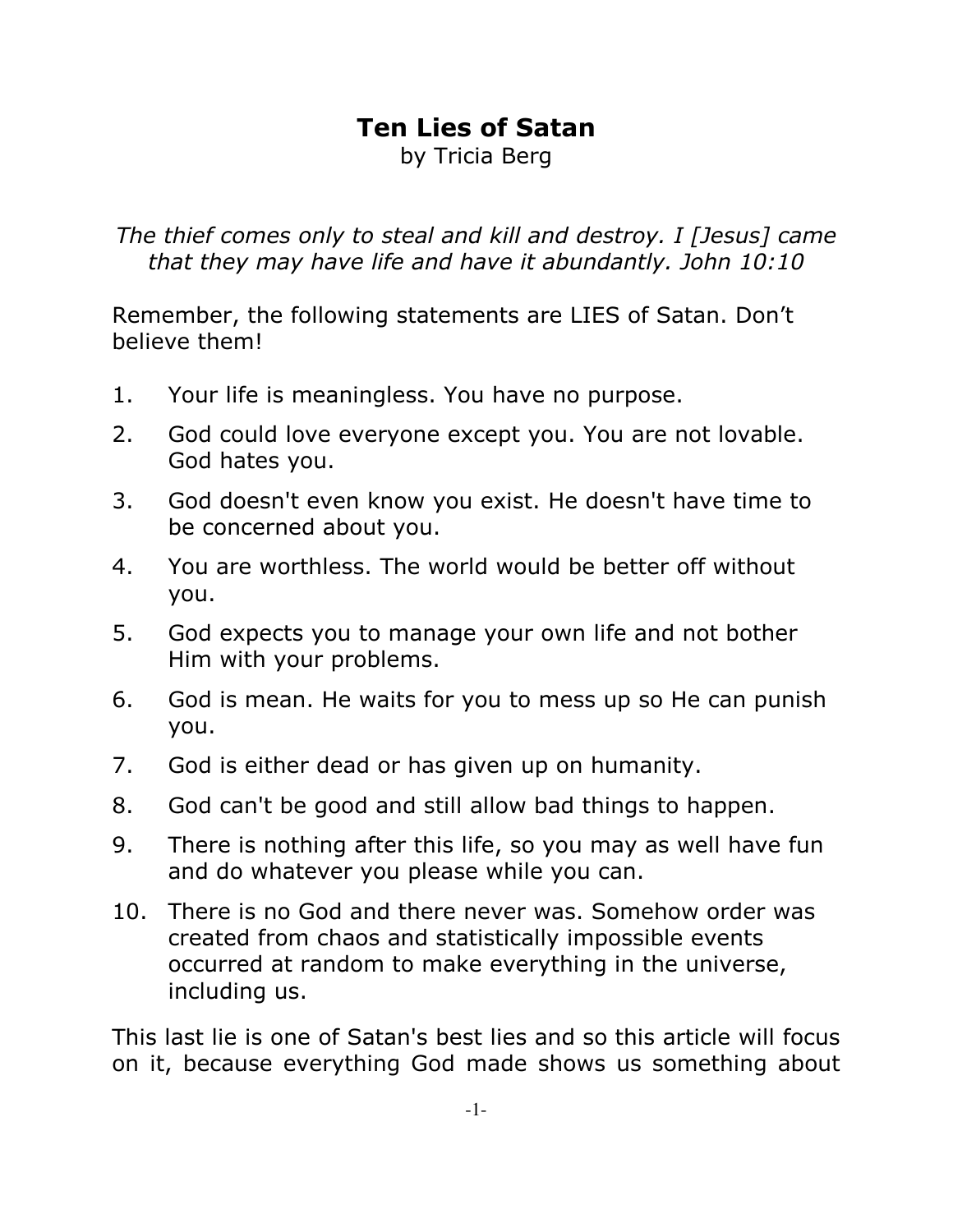what God is like. Nature shows us God's character. We don't even need to be able to read to understand that God made everything. (Romans 1:20, Heb. 11:3) Each of us can see His attributes by looking at what He created (keeping in mind that the entire world is corrupted by sin and so nothing is perfect as He made it anymore, including animals, etc.)

Whatever nature reminds you of when you look at it shows an aspect of God's nature. Mountains remind us of greatness, strength, never-ending existence, majesty... The sun, moon and stars display similar things as mountains, but in a different way. Glowing with light–more vast, more numerous, even more amazing. Sunsets, sunrises and cloud-scapes give us of a glimpse of His glory. Babies, both human and animal, bring to mind gentleness, tenderness, sweetness, promise of the future... Plants, flowers and trees display an absolutely unlimited amount of creativity in the variety, beauty, ingenuity... Wildlife, including animals, birds and fish portray similar things as flowers, except they have "personalities" because they have intelligence and behaviors. Wind, snow, hail, rain, floods, waves, volcanoes and earthquakes remind us of His great power and our lack of it—how fragile we are. "Natural" disasters are a result of the fall of all creation into sin.

People who don't believe in God think that the preservation of the planet is entirely in their hands and their responsibility. (This is not to suggest that pollution is a good thing, but that we shouldn't exalt nature over people, who were made in His image.) They don't realize that the One who created it all is perfectly able to handle it. It is impossible to believe in the Big Bang Theory and still believe God. Is God a liar, and to anyone who thinks that, at what point do they think He start telling the truth? Think about it! That's absolutely ridiculous! We can trust Him because He never lies. (Num. 23:19) He said He created everything. Period. When we live in fear, we leave ourselves open to being manipulated by the godless agendas of others who are more often than not exploiting us for profit.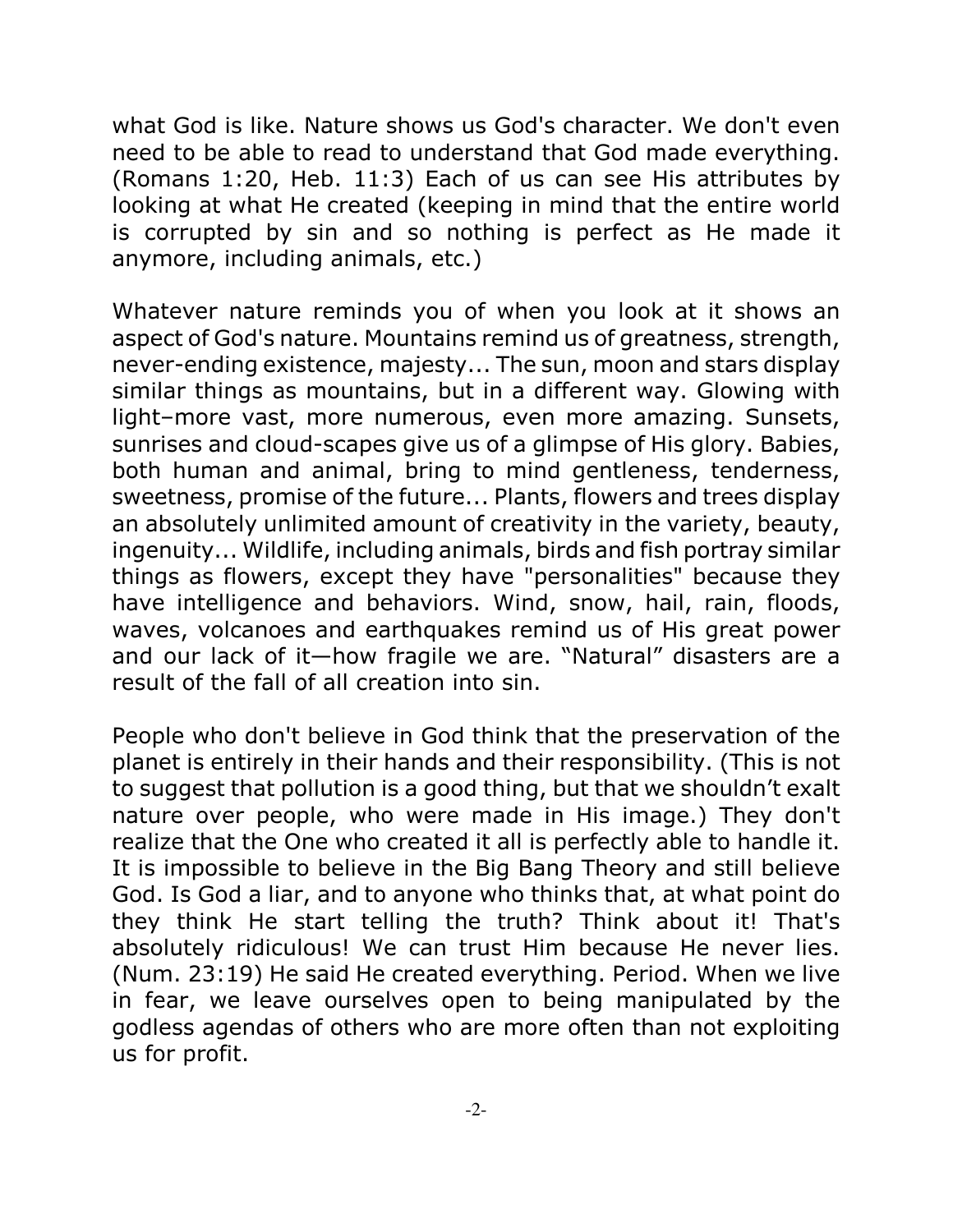I'm not going to spend a lot of time on this, because it is so absolutely obvious that anyone who claims not to be able to see it is either lying or deceiving themselves. (God despises dishonesty– those who deceive others and lead them astray will be punished severely.) God made nature in such a way to demonstrate the concept of male and female, marriage, reproduction and families according to His plan. If we really understood the utter and absolute control God holds, we would not mess with Him by lying, arguing and revolting against His ways in general. One day everyone will experience His power first hand, but I pray that each one will be on the positive side of it and not the wrath. He's slow to anger. He loves those who belong to Him, and the offer to become His children is open to everyone. (John 1:12-13) We need to soften our stubborn hearts and seek Him now while we still have time. (Heb. 3:12-15)

Some people love what they see in nature so much that they start worshiping nature itself. They think that nature (both animals and plants, water, etc.) is more important than people. *"For they exchanged the truth of God for a lie, and worshiped and served the creature rather than the Creator, who is blessed forever. Amen."* (Romans 1:25) If nature worshipers believe in a god at all, they think that it's in everything, everywhere. Or some believe that if there is such a thing as "the image of god," that animals were also made in that way. They don't realize that people are special because God said so. Just because an animal does something (like homosexuality), that doesn't mean it's natural and we should do it also—God gave us morals, intellect and a conscience to know better.

ALL of God's creation is affected by sin, including animals. There was no violence, illness or death in the Garden of Eden. Those are all a result of sin. God is going to re-make the heavens and earth. Those who put their trust in Him alone will find out how much more breath-taking what He created was before it was ruined by sin. It's amazing how beautiful so much of it still is after thousands of years.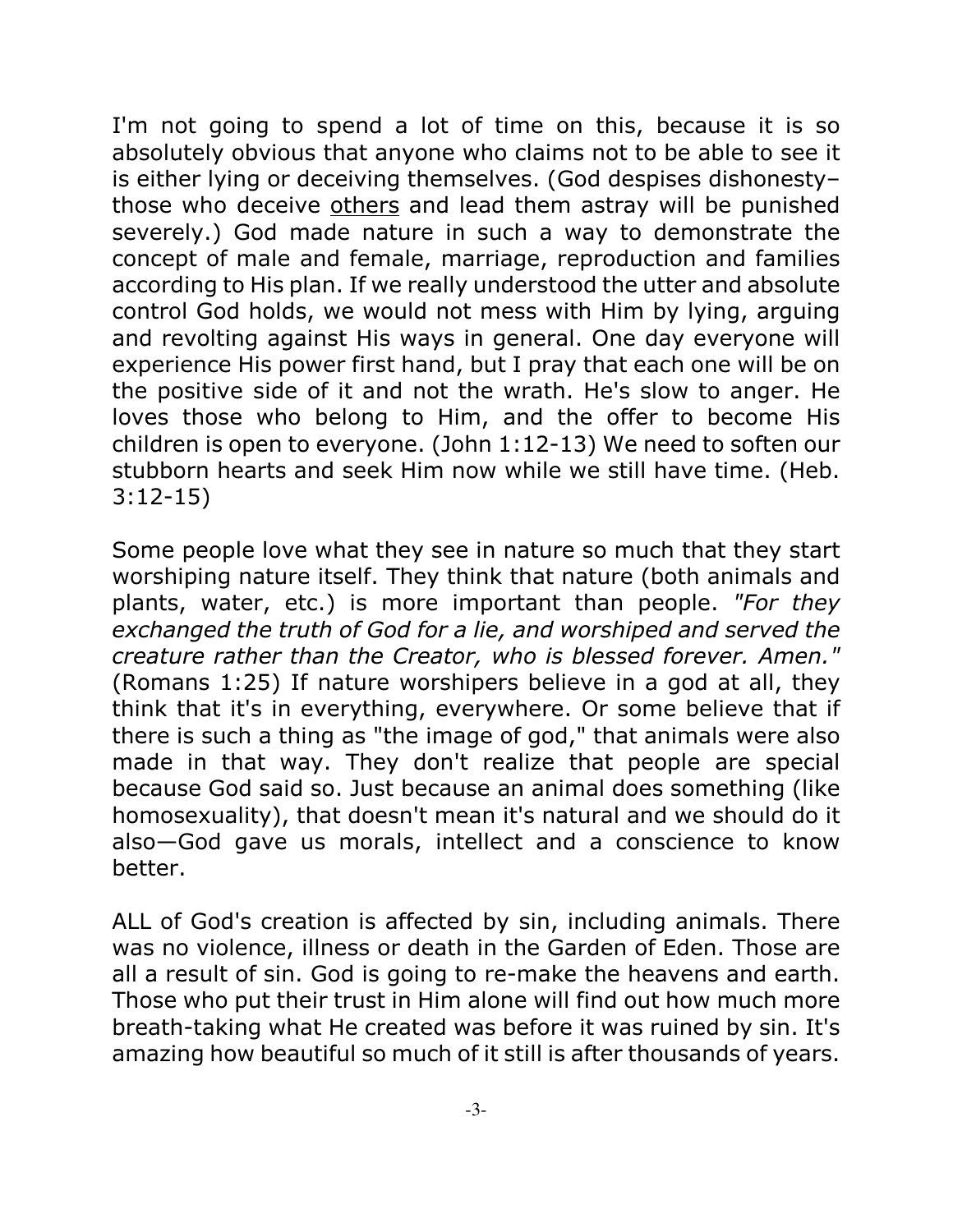People build things, but they don't last. They break down and disappear eventually. The passage of great lengths of time results in decay, not improvement—in less order, not more. A really wonderful Designer made all of creation and He is still maintaining it all.

Because we were designed by a loving Creator, we automatically have value. Something that is just a random coincidence does not. The idea that there is no Designer is a tool Satan uses to convince people they are worthless because they evolved from slime. That did not happen and it is statistically impossible. How can anyone believe that the universe came into being from nothing? There can be no "combination of just the right matter" after many billions of years, because there was NOTHING before that, right? Nothing combined with nothing equals nothing. Even if there was chaos and we don't care how it got there (?) that would result in further chaos, not organization. That is like saying that if we leave materials sitting around and wait long enough, a structure will build itself. Talk about fairy tales! No one would believe that could happen and yet they claim to believe that the complexity of creation (so complicated we barely understand a small portion of how it even works) came into being that way? (And again, where did the building materials came from?) Make no mistake–these "beliefs" are rebellion against God.

Besides being carefully designed by an unimaginably great Creator, we each have an unbelievably great value because God sent His only begotten Son to pay the penalty for our sins so that we could live with Him in eternity. If you were not aware of this, humble yourself and admit that you are far from perfect or holy (as God is perfect and holy). Ask Him to forgive you of your sins, repent of (turn from) them, and accept Jesus' amazing sacrifice of LOVE on your behalf. Believe in your heart and confess with your mouth that Jesus is Lord and He rose from the dead, and you will be saved. We are saved by faith, not by deserving it or trying to earn it.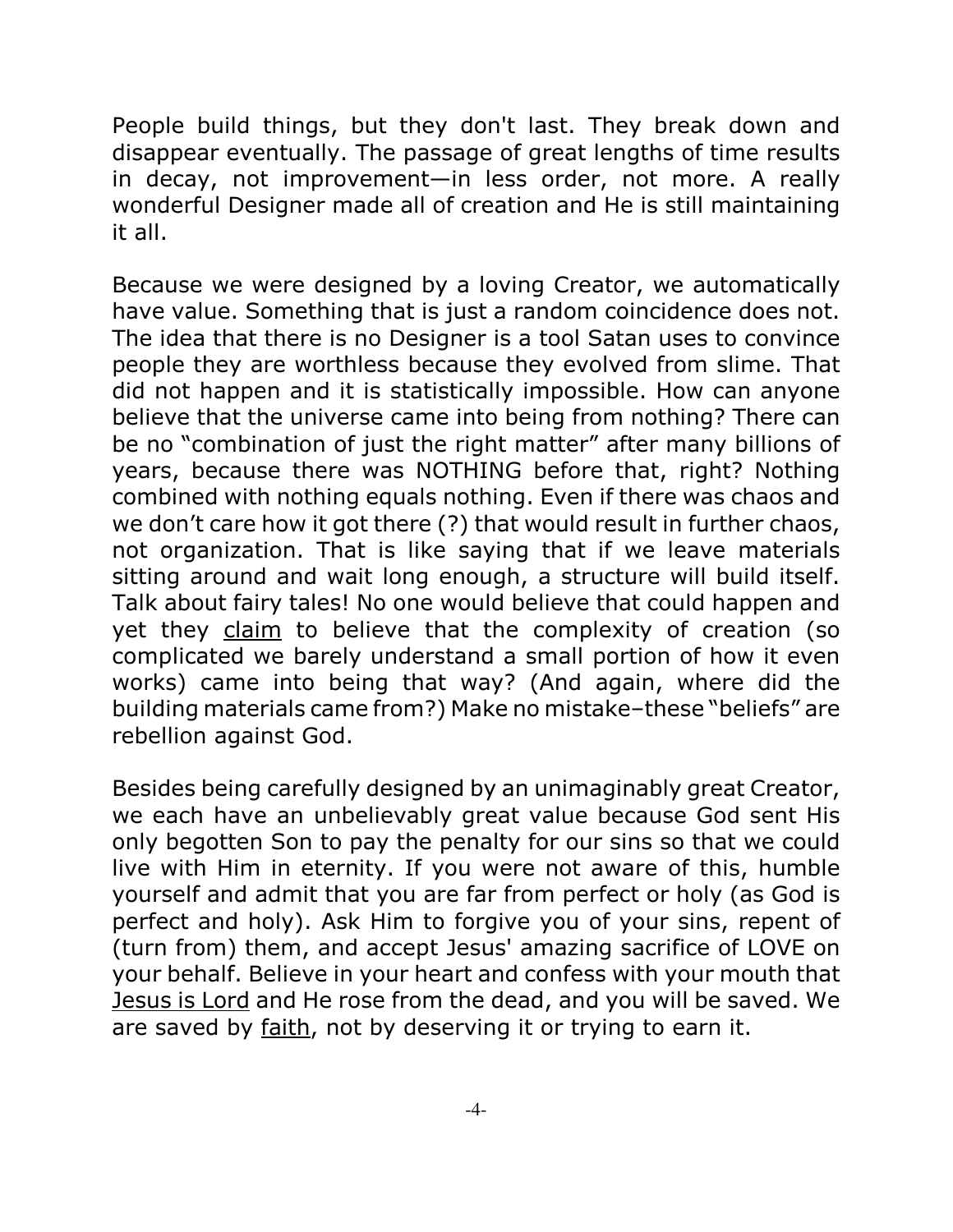Jesus said we should also be baptized with water (to represent the death of our old self and the resurrection into new life in, with and through Him) and was baptized Himself (by immersion) even though He never sinned. (Jesus' baptism fulfilled the requirements of beginning His ministry as our High Priest.) Read your Bible and ask God to help you know Him and to live in a way that pleases Him. He speaks to us primarily through His Word (so seek Him there–be cautious of dreams and visions that lead many astray.) I have only included a few Bible references in this article, but you can read my other articles to get the bigger picture, complete with a multitude of supporting Bible passages. (Click on the label "messages" in the sidebar on the right to see more articles.)

When you truly believe in your heart (not merely confessing with your mouth–He knows the difference), God sends His Holy Spirit to live inside of you and guide and transform you so that you can become more and more like Jesus–meek, humble, obedient, loving, compassionate, steadfast, tireless, selfless, faithful, perfected, holy, and the list of His beautiful attributes could go on and on. (Did you know that meek means power under control and not weak at all? Meek is a very good thing. It takes a wise, strong person to restrain themselves. Jam. 1:21)

God rightly expects us to live according to His ways once we have been born again into His family. This should be no surprise, since He created the family–we're accustomed to having expectations from our loved ones. We would fail if we were to try to change ourselves, but all we have to do is read the Word, then yield and submit to His Spirit within us. (This can be hard for many because of how our society exalts things God hates, such as pride and selfishness.) The rewards are great and eternal for those who give their entire lives over to Him–He is SO worth it! Who could ever love you like that–to lay down their life for you despite all the wrong things you've done or right things you've failed to do? Wow.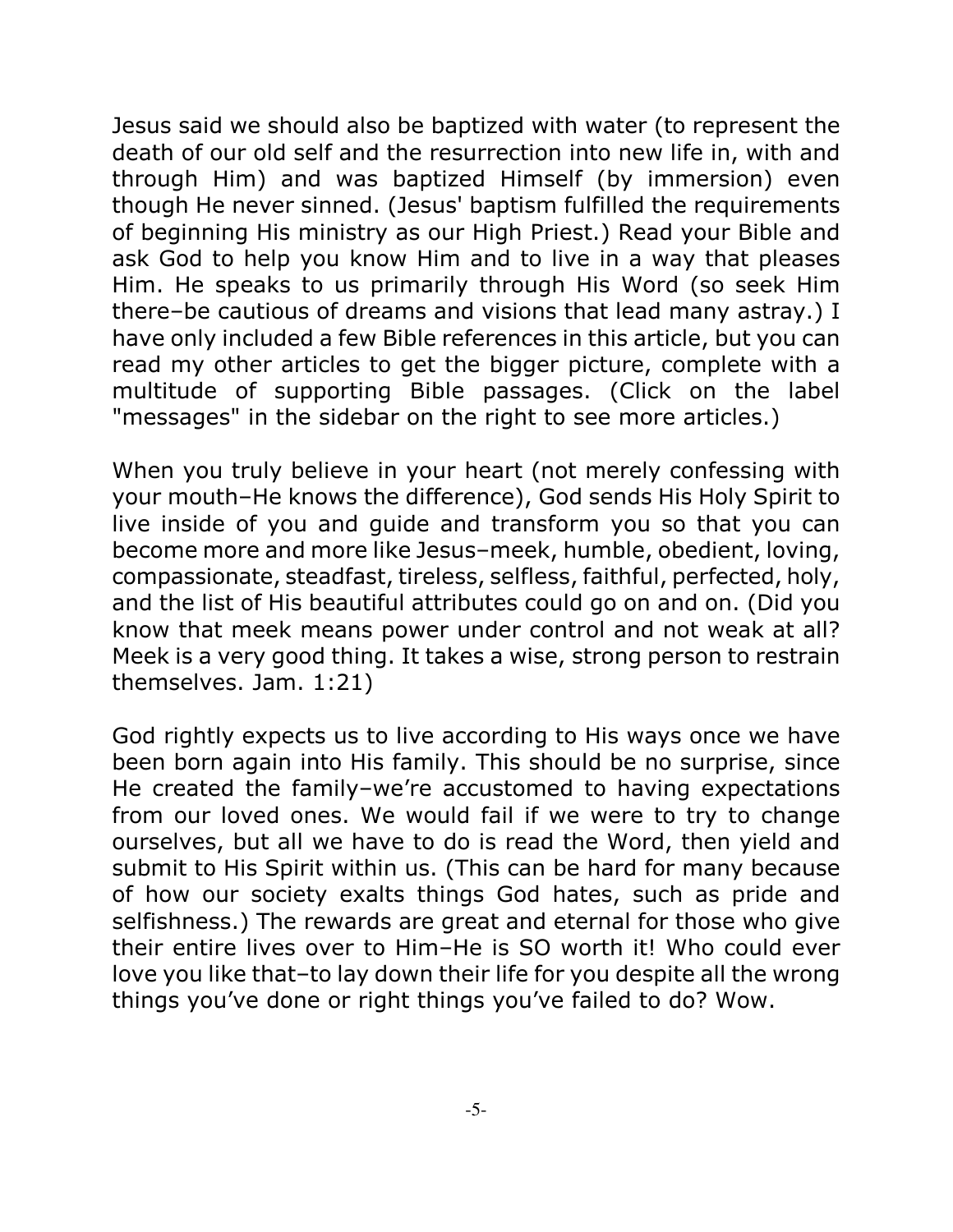**God loves you and has a plan for your life. There has never been anyone else on the earth exactly like you. You are special. You are not a mere animal, but were made in God's own image.** (Gen. 1:26, 9:6, 1Cor. 15:49—this promise is to believers only—also see 1John 3:2, 1Cor. 15:22-23, 39-56.) Whose report will you believe? (Isa. 53) The one submitted by the father of lies or the report from the Author of the universe, who is the Way, the Truth, and the Life—the report written by the One who is LOVE? (John 14:6, 1John 4:10, 16) I hope to see you praising God in heaven one glorious day!

Written by Tricia Berg, July 2015 (edited May, 2016, updated March, 2020) (7 pp. inc. digital scrapbook layout) If you have been blessed by this article, you are free to share but do not claim as your own or sell, and do not make modifications and attribute them to me. You can download as many free pdf devotional articles as you wish from my blog: http://layoutfortoday.blogspot.com/ (The most recent articles are at the bottom of the page after you click on the "free pdf downloads" link.) You can also read this article there, where the Bible verses should pop up when you hover over the cites.